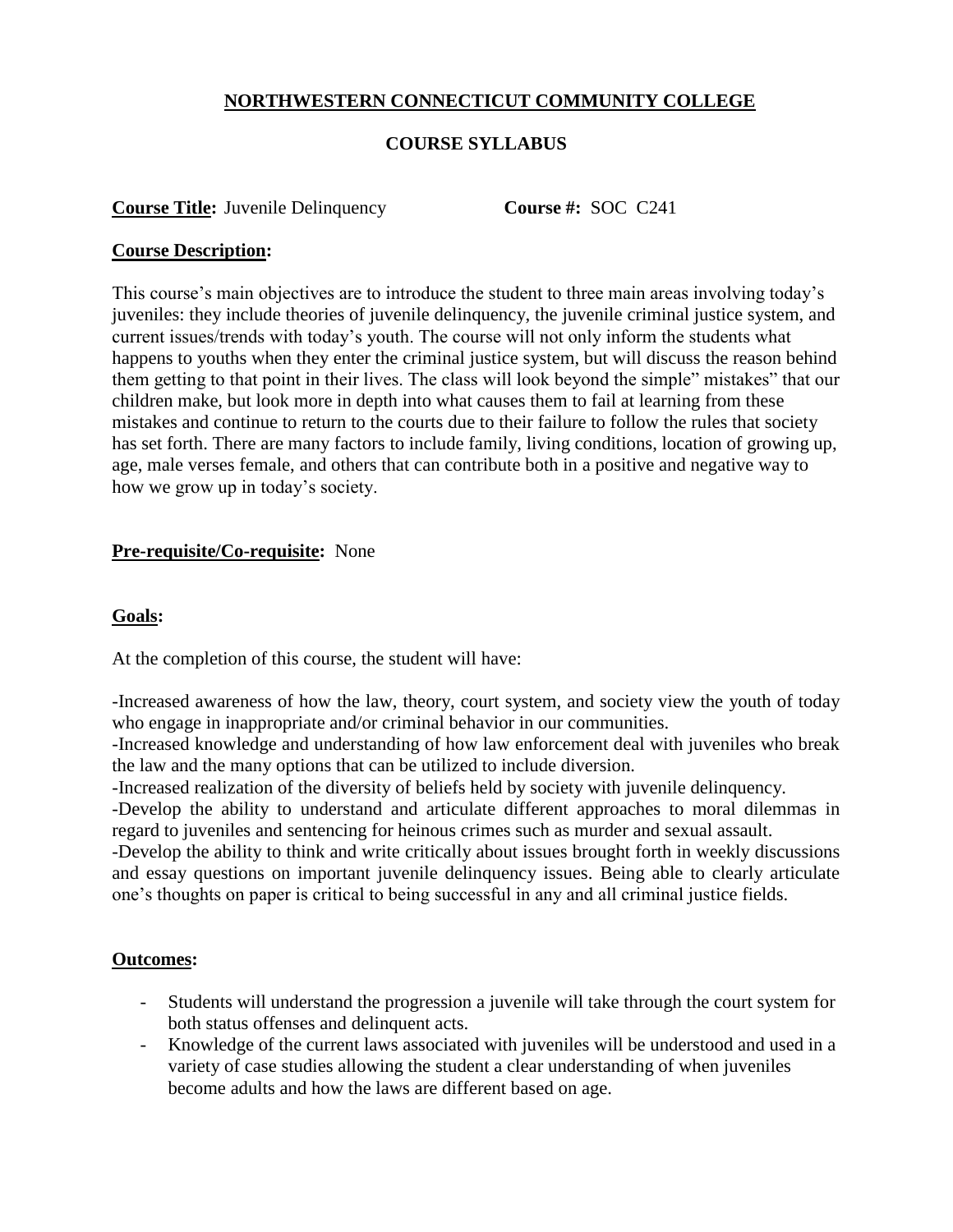- Students will learn the many diversion techniques practiced by police, probation, the court system and youth advocacy groups within a community to adequately access and redirect adolescents who are struggling with abiding by the laws of society.
- Students will obtain a real life understanding of the factors that cause young adults to choose the wrong path in life to include family upbringing, economics, geographical concerns, and education.
- Students will have direct access to active police Detective (instructor) allowing for questions and concerns on all types of various crimes related to any and all subject matter that may have come up during the class.

# **College Policies**

**Plagiarism:** Plagiarism and Academic Dishonesty are not tolerated at Northwestern Connecticut Community College. Violators of this policy will be subject to sanctions ranging from failure of the assignment (receiving a zero), failing the course, being removed/expelled from the program and/or the College. Please refer to your "Student Handbook" under "Policy on Student Rights," the Section entitled "Student Discipline," or the College catalog for additional information.

**Americans with Disabilities Act (ADA):** The College will make reasonable accommodations for persons with documented learning, physical, or psychiatric disabilities. Students should notify Dr. Christine Woodcock, the Counselor for Students with Disabilities. She is located at Green Woods Hall, in the Center for Student Development. Her phone number is 860-738-6318 and her email is [cwoodcock@nwcc.edu.](mailto:cwoodcock@nwcc.edu)

**School Cancellations:** If snowy or icy driving conditions cause the postponement or cancellation of classes, announcements will be made on local radio and television stations and posted on the College's website at [www.nwcc.edu.](http://www.nwcc.edu/) Students may also call the College directly at **(860) 738-6464** to hear a recorded message concerning any inclement weather closings. Students are urged to exercise their own judgment if road conditions in their localities are hazardous.

**Use of Electronic Devices:** Some course content as presented in Blackboard Learn is not fully supported on mobile devices at this time. While mobile devices provide convenient access to check in and read information about your courses, they should not be used to perform work such as taking tests, quizzes, completing assignments, or submitting substantive discussion posts.

**Sexual Assault and Intimate Partner Violence Resource Team:** NCCC is committed to creating a community that is safe and supportive of people of all gender and sexual identities. This pertains to the entire campus community, whether on ground or virtual, students, faculty, or staff.

Sexual assault and intimate partner violence is an affront to our national conscience, and one we cannot ignore. It is our hope that no one within our campus community will become a victim of these crimes. However, if it occurs, NCCC has created the SART Team - Sexual Assault and Intimate Partner Violence Resource Team - to meet the victim's needs.

SART is a campus and community based team that is fully trained to provide trauma-informed compassionate service and referrals for comprehensive care. The team works in partnership with The Susan B. Anthony Project to extend services 24 hours a day, 7 days a week throughout the year.